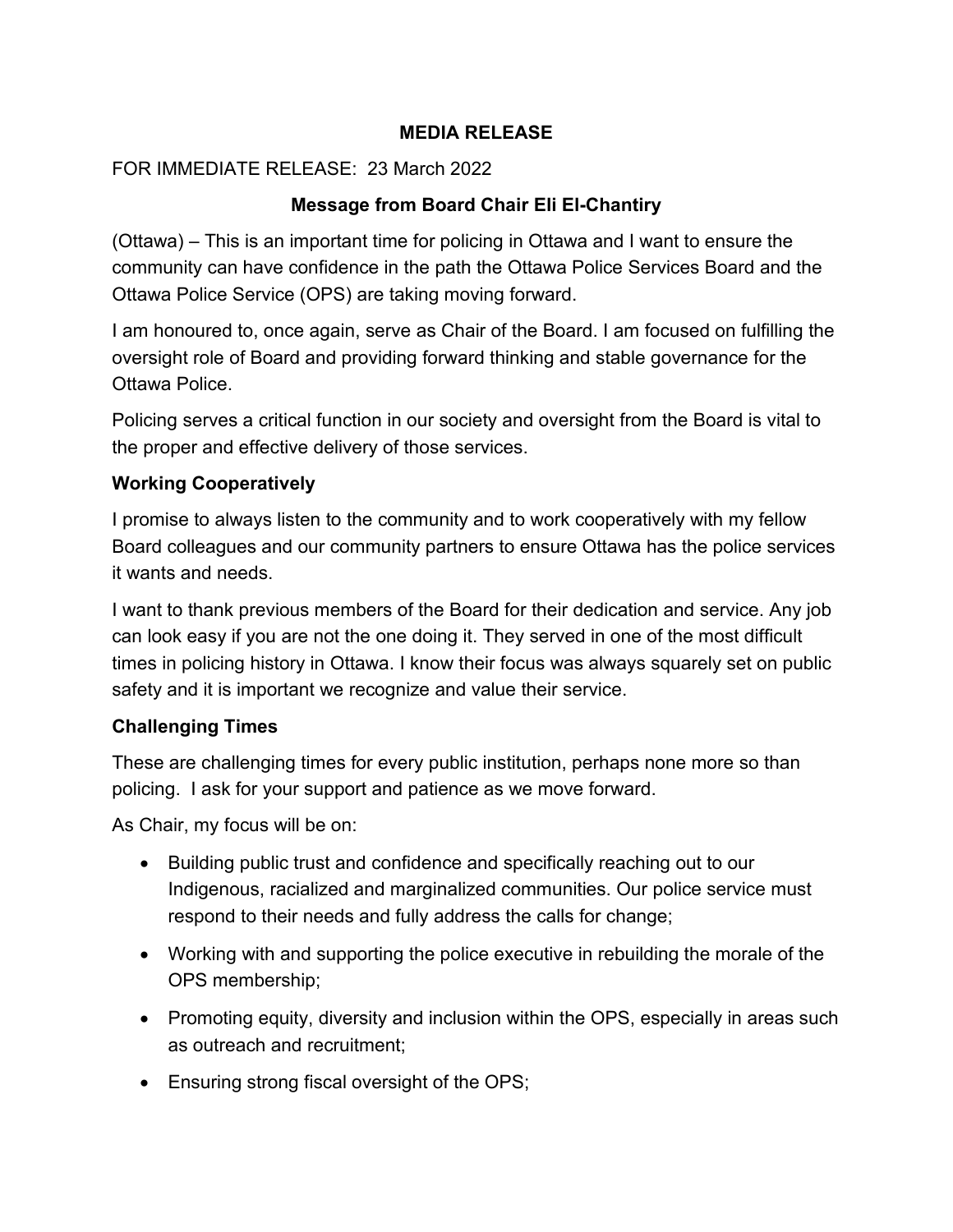- Ensuring the delivery of new alternative services (call referral) to respond to mental health crises;
- Supporting and participating in any and all efforts focused on advancing community healing following the recent illegal protest, in collaboration with the Ottawa Police Service, the City, and community partners;
- Seeking broad-based and inclusive input in defining what Ottawa's communities are looking for in the next Chief of Police and the strategic priorities of the Service;
- Stabilizing the OPS executive by starting the recruitment process and selection of a new Police Chief and Deputy Chief; and,
- Continuing the work with our City and community partners to advance the implementation of the Community Safety and Well Being Plan.

I look forward to working with and supporting the OPS Board and Ottawa Police Command over the coming months to successfully realize these priorities, as well as continuing to support the Ottawa Police members who keep the public safe.

# **Upcoming Meeting**

In April of 2020, the Board moved its meetings to Zoom sessions until the lifting of the Provincial Emergency Orders. With the lifting of those orders, we will be returning to inperson meetings starting Monday, March 28, 2022.

The Board will resume its sessions in Andrew S. Haydon Hall (Council Chambers). To ensure ongoing public access, the meetings will continue to be streamed live on City Council's YouTube channel. The public viewing gallery will not be opened.

To assist in limiting the number of attendees present in Council Chambers, only Board members and staff, select Ottawa Police Service members, media who register their attendance in advance, public delegations, and any clerk and technical staff required to support the meeting, will participate in-person. Public delegations who do not wish to appear in-person will be invited to submit their comments in writing, for distribution to the Board.

We recognize the removal of provincial public health restrictions does not equate with COVID-19 risk having disappeared, but rather transfers responsibility for risk assessment to organizations and individuals. We therefore encourage those participating in person to get their third dose booster if they haven't already, as well as practice preventive measures such as screening for symptoms in advance of attending